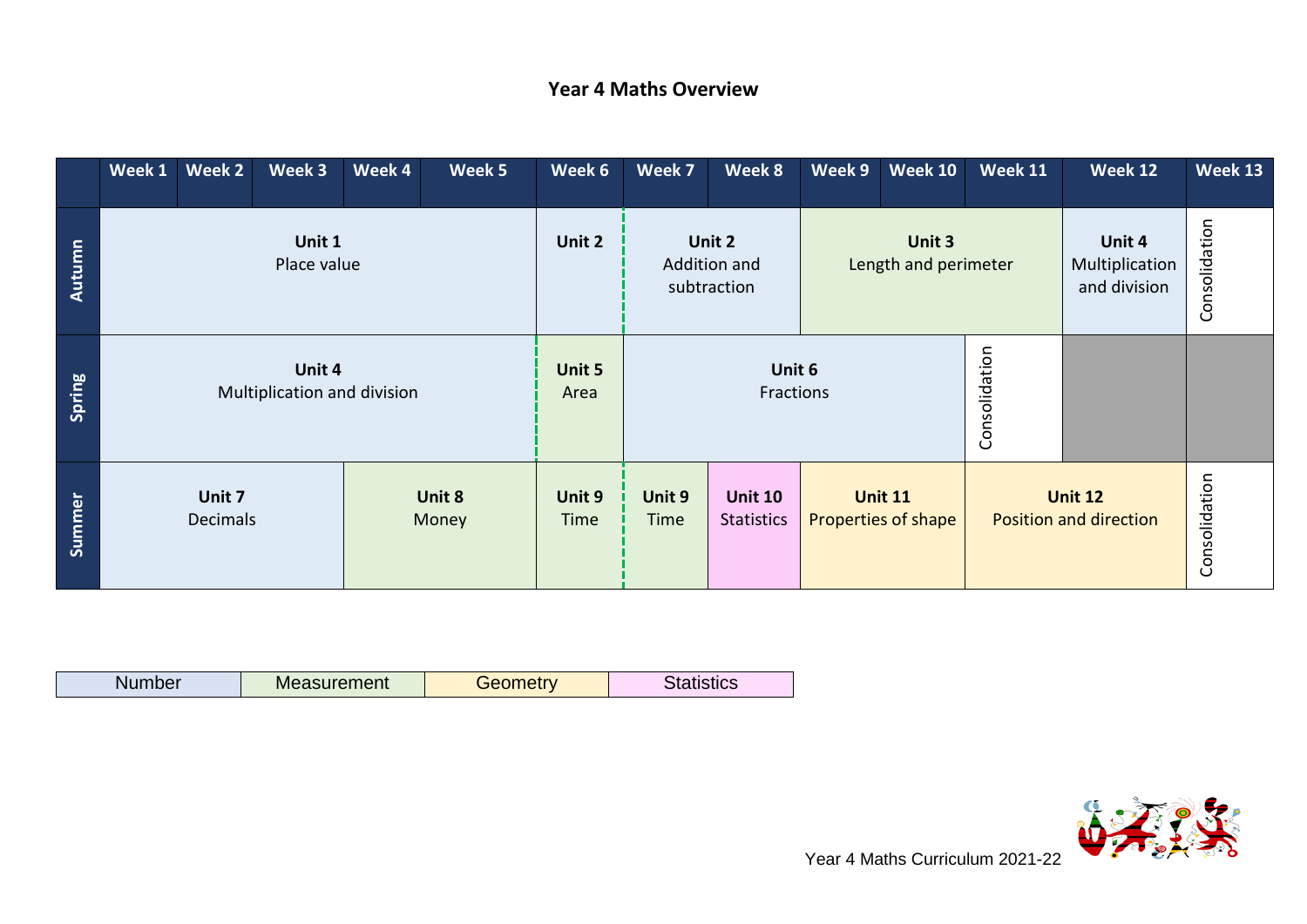## Year 4 maths curriculum map 2021-22

COVID Recovery Curriculum

NCETM prioritisation curriculum/ NCETM spines/ White Rose SOL/ DFE Ready to Progress criteria have all been used to support the planning, teaching and learning of mathematics.

Rough suggestions are given for the intended length of each unit, but teachers are expected to adjust according to the needs and prior learning of their pupils.

| Unit          | Unit name          | <b>Learning outcomes</b>                                                                                | Links with other resources                        |
|---------------|--------------------|---------------------------------------------------------------------------------------------------------|---------------------------------------------------|
|               | <b>Place Value</b> | 1) Pupils will use Base 10 to represent numbers to 1,000. (represent numbers to 1,000)                  | 4NPV-1 Know that 10 hundreds are equivalent       |
| $(4/5$ weeks) |                    | 2) Pupils will read numbers shown in different representations on a place value grid, and write them in | to 1 thousand, and that 1,000 is 10 times the     |
|               | <b>White Rose</b>  | numerals. (100s, 10s and 1s)                                                                            | size of 100; apply this to identify and work out  |
|               |                    | 3) Pupils estimate, work out and write numbers on a number line. (Number line to 1,000)                 | how many 100s there are in other four-digit       |
|               |                    | 4) Pupils round 2 and 3-digit numbers to nearest 10. (Round to the nearest 10)                          | multiples of 100.                                 |
|               |                    | 5) Pupils round 3 digit numbers to the nearest 100. (Round to the nearest 100)                          | 4NPV-2 Recognise the place value of each digit    |
|               |                    | 6) Pupils recognise that a 1000 is made up of ten hundreds. (Count in 1,000s)                           | in four-digit numbers, and compose and            |
|               |                    | 7) Pupils represent numbers to 9,999, using concrete resources on a place value grid. They              | decompose four-digit numbers using standard       |
|               |                    | understand that a four digit number is made up of 1,000s, 100s, 10s and 1s. (1,000s, 100s, 10s and 1s)  | and non-standard partitioning.                    |
|               |                    | 8) Pupils explore how numbers can be partitioned in more than one way. (Partitioning)                   | 4NPV-3 Reason about the location of any four-     |
|               |                    | 9) Pupils estimate, label and draw numbers on a number line to 10,000 (Number line to 10,000)           | digit number in the linear number system,         |
|               |                    | 10) Pupils find 1, 10 and 100 more or less than a given number, representing their answer in a variety  | including identifying the previous and next       |
|               |                    | of different ways. For example, as numerals or words, or with concrete manipulatives. (Find 1, 10, 100  | multiple of 1,000 and 100, and rounding to the    |
|               |                    | more or less)                                                                                           | nearest of each.                                  |
|               |                    | 11) Pupils find 1,000 more or less than a given number. (1,000 more or less)                            | 4NPV-4 Divide 1,000 into 2, 4, 5 and 10 equal     |
|               |                    | 12) Pupils compare 4-digit numbers using comparison language and symbols to determine/show which        | parts, and read scales/number lines marked in     |
|               |                    | is greater and which is smaller. (Compare numbers)                                                      | multiples of 1,000 with 2, 4, 5 and 10 equal      |
|               |                    | 13) Pupils order a set of numbers in ascending and descending order, using a variety of                 | parts.                                            |
|               |                    | representations. (Order numbers)                                                                        | 4NF-3 Apply place-value knowledge to known        |
|               |                    | 14) Pupils round numbers to the nearest 1,000. (Round to the nearest 1,000)                             | additive and multiplicative number facts (scaling |
|               |                    | 15) Pupils will count in 25s to spot patterns. (Count in 25s)                                           | facts by 100).                                    |
|               |                    | 16) Pupils will count back through zero using correct mathematical language of "negative four" rather   | 1.22 Composition and calculation: 1,000 and       |
|               |                    | than "minus four" for example.                                                                          | four-digit numbers                                |
|               |                    | 17) Pupils will explore Roman numerals to 100.                                                          | White Rose - Place Value unit                     |

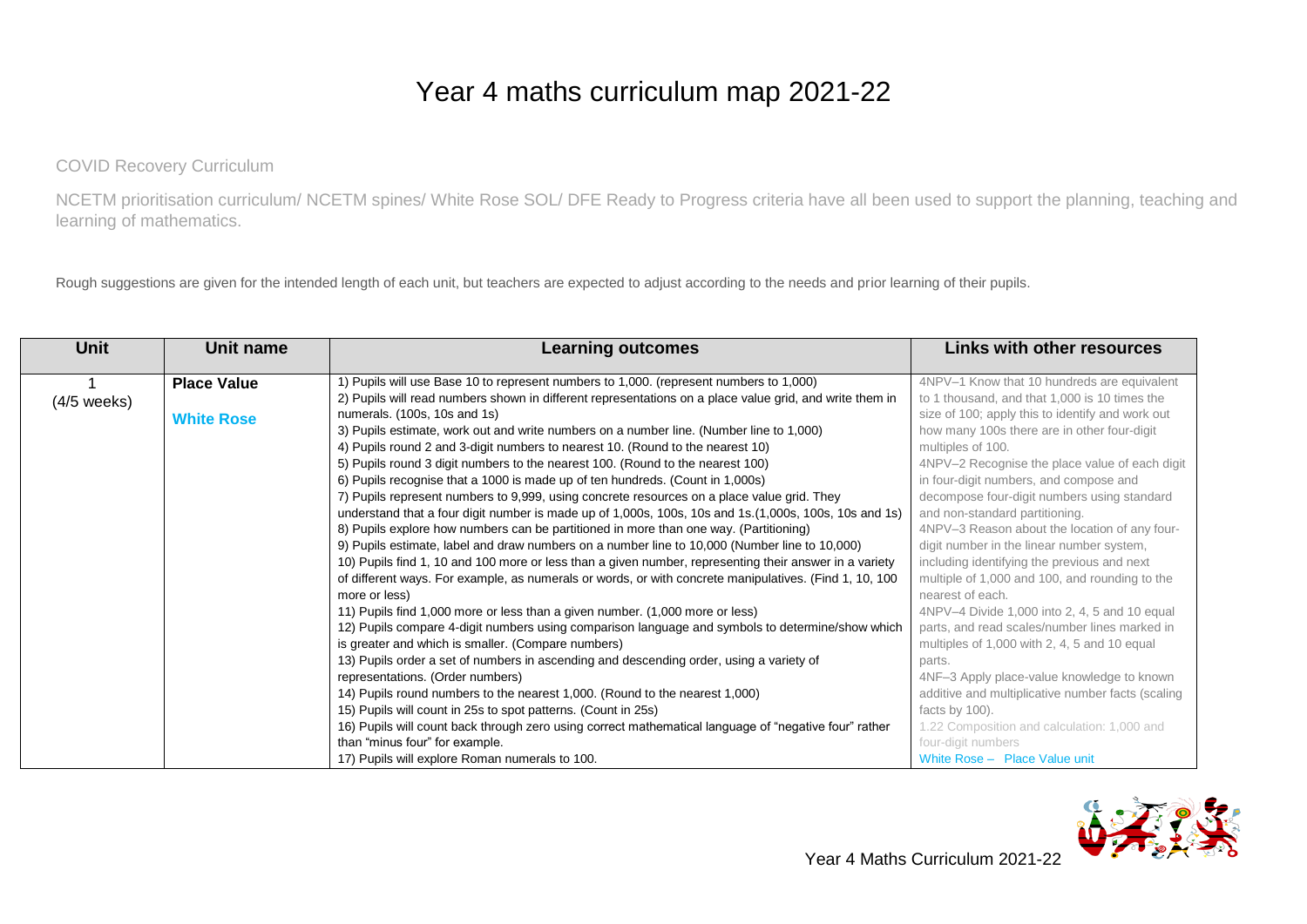| $\overline{2}$ | <b>Addition and</b>   | Review of column addition and subtraction                                                                  | 3AS-2 Add and subtract up to three-digit         |
|----------------|-----------------------|------------------------------------------------------------------------------------------------------------|--------------------------------------------------|
| (3 weeks)      | <b>Subtraction</b>    | 1) Pupils identify the addends and the sum in column addition                                              | numbers using columnar methods.                  |
|                |                       | 2) Pupils use their knowledge of place value to correctly lay out column addition                          | 1.20 Algorithms: column addition                 |
|                | <b>NCETM</b>          | 3) Pupils add a pair of 2-digit numbers using column addition                                              | 1.21 Algorithms: column subtraction              |
|                | prioritisation unit 1 | 4) Pupils add using column addition                                                                        | White Rose - Addition and subtraction unit       |
|                |                       | 5) Pupils use their knowledge of column addition to solve problems                                         |                                                  |
|                |                       | 6) Pupils add a pair of 2-digit numbers using column addition with regrouping in the ones column           |                                                  |
|                |                       | 7) Pupils add a pair of 2-digit numbers using column addition with regrouping in the tens column           |                                                  |
|                |                       | 8) Pupils add using column addition with regrouping                                                        |                                                  |
|                |                       | 9) Pupils use known facts and strategies to accurately and efficiently calculate and check column          |                                                  |
|                |                       | addition                                                                                                   |                                                  |
|                |                       | 10) Pupils use their knowledge of column addition to solve problems                                        |                                                  |
|                |                       | 11) Pupils identify the minuend and the subtrahend in column subtraction                                   |                                                  |
|                |                       | 12) Pupils subtract using column subtraction                                                               |                                                  |
|                |                       | 13) Pupils subtract from a 2-digit number using column subtraction with exchanging from tens to ones       |                                                  |
|                |                       | 14) Pupils subtract from a 3-digit number using column subtraction with exchanging from hundreds to        |                                                  |
|                |                       | tens $(1)$                                                                                                 |                                                  |
|                |                       | 15) Pupils subtract from a 3-digit number using a column subtraction with exchanging from hundreds         |                                                  |
|                |                       | to tens $(2)$                                                                                              |                                                  |
|                |                       | 16) Pupils evaluate the efficiency of strategies for subtraction                                           |                                                  |
|                |                       |                                                                                                            |                                                  |
|                |                       |                                                                                                            |                                                  |
|                |                       |                                                                                                            |                                                  |
| 3              | Length and            | <b>Length (White Rose)</b>                                                                                 | 4G-2 Identify regular polygons, including        |
| (3 weeks)      | <b>Perimeter</b>      | 1) Pupils recognise that 100 cm is equivalent to 1 metre. They use this knowledge to convert other         | equilateral triangles and squares, as those in   |
|                |                       | multiples of 100 cm into metres and vice versa. (Equivalent lengths - m and cm)                            | which the side-lengths are equal and the angles  |
|                | <b>White Rose and</b> | 2) Pupils recognise that 10 mm is equivalent to 1 cm. They use this knowledge to convert other             | are equal. Find the perimeter of regular and     |
|                | <b>NCETM</b>          | multiples of 10 mm into centimetres and vice versa. (Equivalent lengths - mm and cm)                       | irregular polygons.                              |
|                | prioritisation unit 3 | 3) Pupils multiply and divide by 1,000 to convert between kilometres and metres. (Kilometres)              | 2.16 Multiplicative contexts: area and perimeter |
|                | for perimeter.        | 4) Pupils add lengths given in different units of measurement. (Add lengths)                               | 1 White Rose - unit                              |
|                |                       | 5) Pupils subtract lengths given in different units of measurement. (Subtract lengths)                     | White Rose - Length and perimeter unit           |
|                |                       |                                                                                                            |                                                  |
|                |                       | Perimeter                                                                                                  |                                                  |
|                |                       | 1) A regular polygon has sides that are all the same length and interior angles that are all equal in size |                                                  |
|                |                       | 2) Perimeter is the distance around the edge of a two-dimensional shape                                    |                                                  |
|                |                       | 3) Different shapes can have the same perimeter                                                            |                                                  |
|                |                       | 4) Perimeter is measured in units of length and can be found by counting units                             |                                                  |
|                |                       | 5) Perimeter can be calculated by adding together the side lengths of a 2D shape                           |                                                  |
|                |                       | 6) The perimeter of a rectangle can be calculated by addition and multiplication                           |                                                  |
|                |                       | 7) Unknown side lengths can be calculated from perimeter and known side lengths                            |                                                  |
|                |                       | 8) The perimeter of a regular polygon can be calculated by multiplication                                  |                                                  |
|                |                       | 9) The side length of a regular polygon can be calculated by division where the perimeter is known         |                                                  |

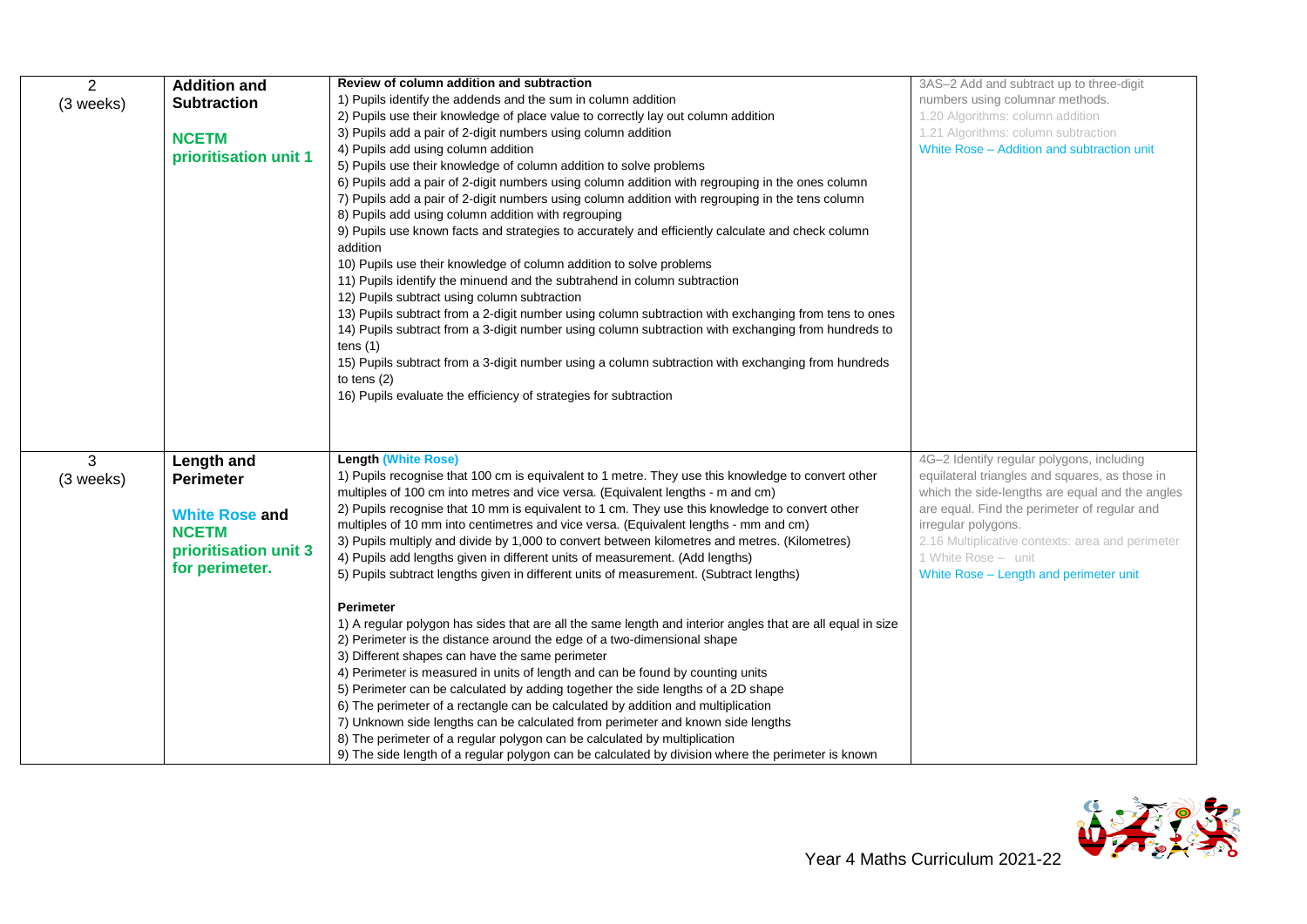| $\overline{4}$ | <b>Multiplication and</b> | (Cross reference NCETM unit 6)                                    | 4MD-1 Multiply and divide whole numbers by 10     |
|----------------|---------------------------|-------------------------------------------------------------------|---------------------------------------------------|
| (6 weeks)      | <b>Division</b>           | 1) Multiply by 10                                                 | and 100 (keeping to whole number quotients);      |
|                |                           | 2) Multiply by 100                                                | understand this as equivalent to making a         |
|                | <b>White Rose</b>         | 3) Divide by 10                                                   | number 10 or 100 times the size.                  |
|                | and reference             | 4) Divide by 100                                                  | 4MD-2 Manipulate multiplication and division      |
|                | <b>NCETM</b>              | 5) Multiply by 1 and 0                                            | equations, and understand and apply the           |
|                |                           | 6) Divide by 1 and itself                                         | commutative property of multiplication.           |
|                | (Prioritisation unit      |                                                                   | 4MD-3 Understand and apply the distributive       |
|                | 4, 5, 6 and 12)           | (Cross reference NCETM unit 4)                                    | property of multiplication.                       |
|                |                           | 7) Multiply and divide by 3                                       | 4NF-3 Apply place-value knowledge to known        |
|                |                           | 8) The 3 times-table                                              | additive and multiplicative number facts          |
|                |                           | 9) Multiply and divide by 6                                       | (scaling facts by 100)                            |
|                |                           | 10) 6 times table and division facts                              | 2.10 Connecting multiplication and division, and  |
|                |                           | 11) Multiply and divide by 9                                      | the distributive law                              |
|                |                           | 12) 9 times table and division facts                              | 2.13 Calculation: multiplying and dividing by 10  |
|                |                           |                                                                   | or 100                                            |
|                |                           | (Cross reference NCETM unit 5)                                    |                                                   |
|                |                           | 13) Multiply and divide by 7                                      | 4NF-1 Recall multiplication and division facts up |
|                |                           | 14) 7 times table and division facts                              | to 12x12, and recognise products in               |
|                |                           | 15) 11 and 12 times table                                         | multiplication tables as multiples of the         |
|                |                           | 16) Multiply 3 numbers                                            | corresponding number.                             |
|                |                           |                                                                   | 2.8 Times tables: 3, 6 and 9, and the             |
|                |                           | This will continue to be a focus throughout our fluency sessions. | relationship between them                         |
|                |                           | 17) Factor pairs                                                  | 2.9 Times tables: 7 and patterns within/across    |
|                |                           | 18) Efficient multiplication                                      | times tables                                      |
|                |                           | 19) Written methods                                               |                                                   |
|                |                           | 20) Multiply 2 digits by 1 digit (1)                              | Division with remainders                          |
|                |                           | 21) Multiply 2 digits by 1 digit                                  | 4NF-2 Solve division problems, with two-digit     |
|                |                           | 22) Multiply 3 digits by 1 digit                                  | dividends and one-digit divisors, that involve    |
|                |                           | 23) Divide 2 digits by 1 digit (1)                                | remainders.                                       |
|                |                           | 24) Divide 2 digits by 1 digit (1)                                | • 2.12 Division with remainders                   |
|                |                           | 25) Divide 2 digits by 1 digit (2)                                |                                                   |
|                |                           | 26) Divide 2 digits by 1 digit (2)                                | White Rose - Multiplication and division unit     |
|                |                           | 27) Divide 3 digits by 1 digit                                    |                                                   |
|                |                           | 28) Correspondence problems                                       |                                                   |
| 5              | Area                      | 1) What is area?                                                  |                                                   |
| $(1$ week)     |                           | 2) Counting squares                                               |                                                   |
|                | <b>White Rose</b>         | 3) Making shapes                                                  |                                                   |
|                |                           | 4) Comparing area                                                 |                                                   |
|                |                           |                                                                   |                                                   |
|                |                           |                                                                   |                                                   |

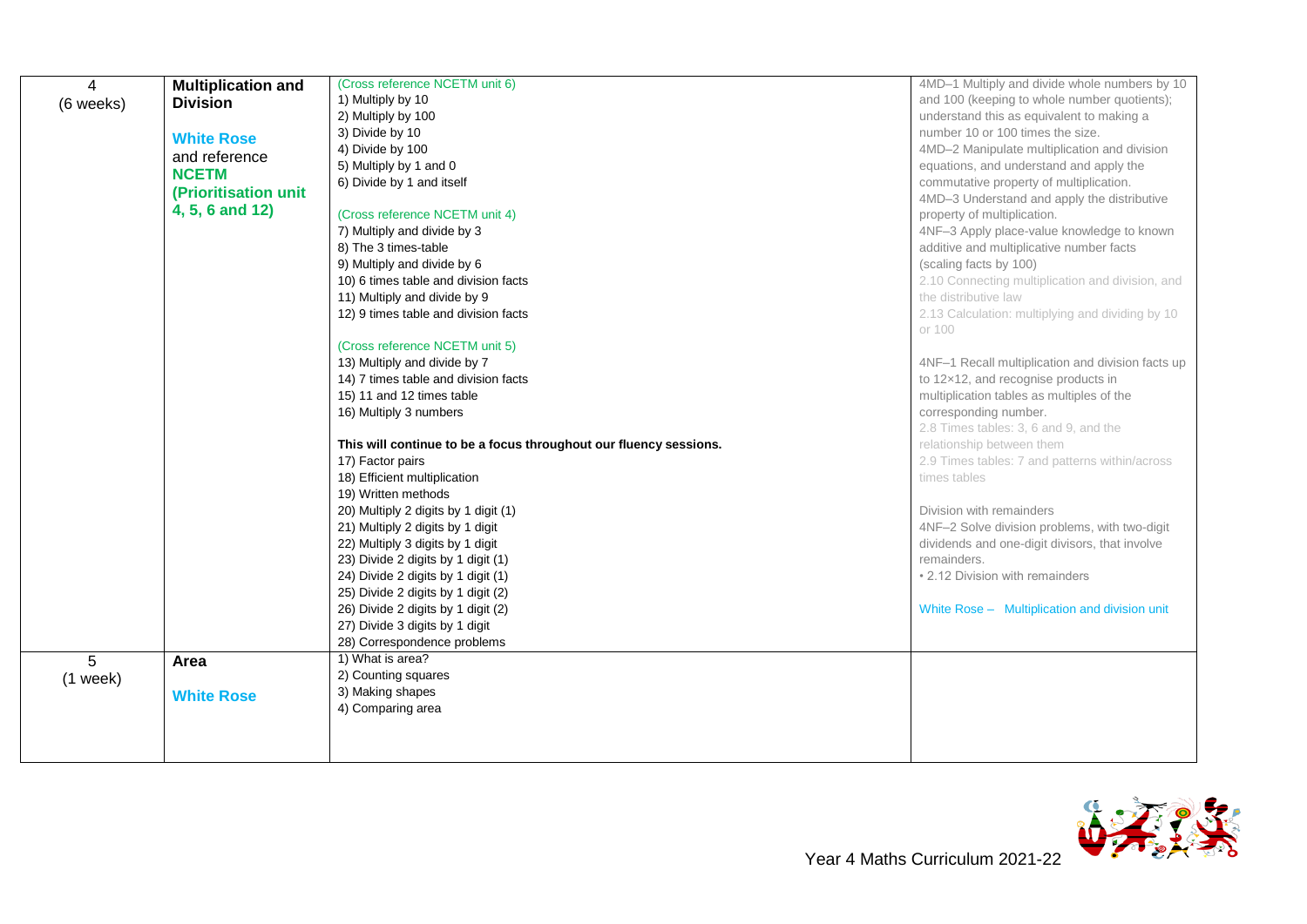| 6              | <b>Fractions</b>       | Unit and non-unit fractions<br>1)                                                                            | 3F-1 Interpret and write proper fractions to    |
|----------------|------------------------|--------------------------------------------------------------------------------------------------------------|-------------------------------------------------|
| (4 weeks)      |                        | What is a fraction?<br>2)                                                                                    | represent 1 or several parts of a whole that is |
|                | <b>White Rose</b>      | 3)<br>Tenths                                                                                                 | divided into equal parts.                       |
|                | and reference          | 4)<br>Count in tenths                                                                                        | 3.1 Preparing for fractions: the part-whole     |
|                |                        | Equivalent fractions (1)<br>5)                                                                               | relationship                                    |
|                | <b>NCETM</b>           | Equivalent fractions (2)<br>6)                                                                               |                                                 |
|                | prioritisation unit 8  | Equivalent fractions (1)<br>7)                                                                               | 4F-1 Reason about the location of mixed         |
|                | and 9                  | 8)<br>Equivalent fractions (2)                                                                               | numbers in the linear number system.            |
|                |                        | Fractions greater than 1<br>9)                                                                               | 4F-2 Convert mixed numbers to improper          |
|                |                        | 10) Count in fractions                                                                                       | fractions and vice versa.                       |
|                |                        | 11) Add fractions                                                                                            | 4F-3 Add and subtract improper and mixed        |
|                |                        | 12) Add 2 or more fractions                                                                                  | fractions with the same denominator, including  |
|                |                        | 13) Subtract fractions                                                                                       | bridging whole numbers.                         |
|                |                        | 14) Subtract 2 fractions                                                                                     | 3.5 Working across one whole: improper          |
|                |                        | 15) Subtract from whole amounts                                                                              | fractions and mixed numbers                     |
|                |                        | 16) Fractions of a set of objects (1)                                                                        | White Rose - Fraction unit                      |
|                |                        | 17) Fractions of a set of objects (2)                                                                        |                                                 |
|                |                        | 18) Calculate fractions of a quantity                                                                        |                                                 |
|                |                        | 19) Problem solving - calculate quantities                                                                   |                                                 |
|                |                        |                                                                                                              |                                                 |
|                |                        |                                                                                                              |                                                 |
| $\overline{7}$ | <b>Decimals</b>        | 1) Pupils recognise tenths and hundredths using a hundred square. (Recognise tenths and                      | White Rose - decimal unit part 1                |
| (3 weeks)      |                        | hundredths)                                                                                                  |                                                 |
|                | <b>White Rose</b>      | 2 Using the hundred square and Base 10, pupils can recognise the relationship between $\frac{1}{10}$ and 0.1 |                                                 |
|                |                        | (Tenths as decimals)                                                                                         |                                                 |
|                | (Teach part 1. Part 2) | 3) Pupils read and represent tenths on a place value grid. They see that the tenths column is to the         |                                                 |
|                | will be covered I Year | right of the decimal point. (Tenths on a place value grid)                                                   |                                                 |
|                | 5).                    | 4) Pupils read and represent tenths on a number line. (Tenths on a number line)                              |                                                 |
|                |                        | 5) Pupils use counters on a place value chart to see how the digits move when dividing by 10. Pupils         |                                                 |
|                |                        | should make links. (Divide 1 digit by 10)                                                                    |                                                 |
|                |                        | 6) Pupils use a place value chart to see how 2 digit numbers move when dividing by 10                        |                                                 |
|                |                        | They use counters to represent the digits before using actual. (Divide 2 digits by 10)                       |                                                 |
|                |                        |                                                                                                              |                                                 |
|                |                        | 7) Pupils recognise that hundredths arise from dividing one whole into one hundred equal parts.              |                                                 |
|                |                        | (Hundredths)                                                                                                 |                                                 |
|                |                        | 8) Using the hundred square and Base 10, pupils can recognise the relationship between                       |                                                 |
|                |                        | $\frac{1}{100}$ and 0.01. (Hundredths as decimals)                                                           |                                                 |
|                |                        | 9) Pupils read and represent hundredths on a place value grid. (Hundredths on a place value grid)            |                                                 |
|                |                        | 10) Pupils use counters on a place value chart to see how the digits move when dividing by 100.              |                                                 |
|                |                        | (Divide 1 or 2 digits by 100)                                                                                |                                                 |
|                |                        |                                                                                                              |                                                 |

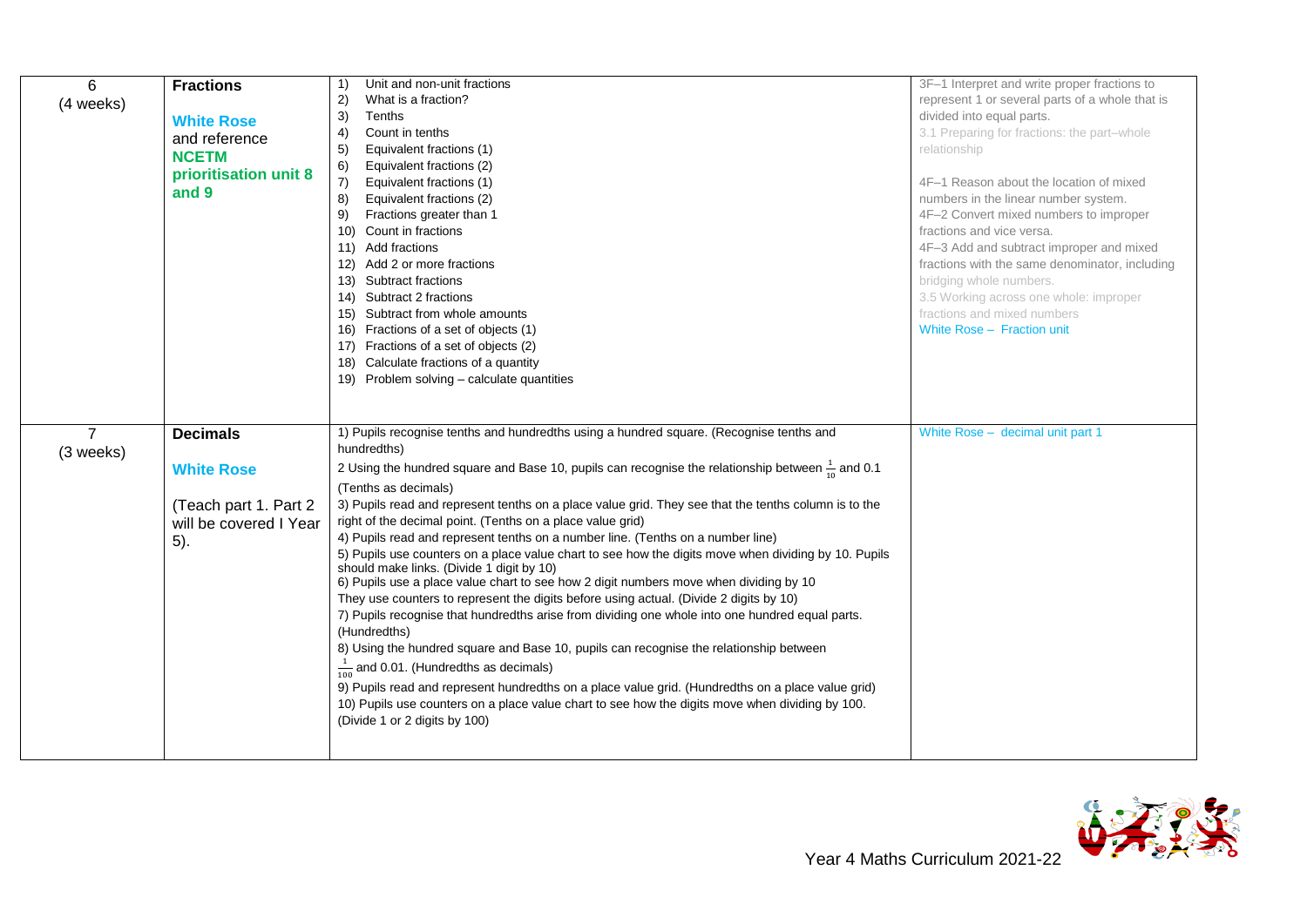| 8          | <b>Money</b>               | 1) Pupils develop their understanding of pounds and pence. (Pounds and pence)                                                                         | White Rose - money unit                                                                      |
|------------|----------------------------|-------------------------------------------------------------------------------------------------------------------------------------------------------|----------------------------------------------------------------------------------------------|
| (2 weeks)  |                            | 2) Pupils use their knowledge of $£1 = 100$ p to compare amounts. Pupils begin by ordering amounts                                                    |                                                                                              |
|            | <b>White Rose</b>          | represented in (Ordering money)                                                                                                                       |                                                                                              |
|            |                            | 3) Pupils round amounts of money written in decimal notation to the nearest pound. They estimate                                                      |                                                                                              |
|            |                            | (Estimating money)                                                                                                                                    |                                                                                              |
|            |                            | 4) Pupils convert between pounds and pence using the knowledge that £1 is 100 pence. (Convert                                                         |                                                                                              |
|            |                            | pounds and pence)                                                                                                                                     |                                                                                              |
|            |                            | 5) (Pupils add two amounts of money using pictorial representations to support them. (Add money)                                                      |                                                                                              |
|            |                            | 6) Pupils will use different methods to subtract money. (Subtract money)                                                                              |                                                                                              |
|            |                            | 7) Pupils will use a number line and a part-whole model to subtract to find change. (Give change)                                                     |                                                                                              |
|            |                            | 8) Pupils solve simple problems with money, involving all four operations. Pupils are not expected to                                                 |                                                                                              |
|            |                            | formally add with (Four operations)                                                                                                                   |                                                                                              |
| 9          | <b>Time</b>                | 1) Pupils tell the time to the nearest 5 minutes on an analogue clock. (Telling the time to 5 minutes)                                                | White Rose - time unit                                                                       |
| $(2$ week) |                            | 2) Pupils tell time to the nearest minute using an analogue clock. They use the terms 'past' and 'to'.                                                |                                                                                              |
|            | <b>White Rose</b>          | (Telling the time to the minute)                                                                                                                      |                                                                                              |
|            |                            | 3) Pupils use 'morning', 'afternoon', 'a.m.' and 'p.m.' to describe the time of day. (Using a.m. and p.m.)                                            |                                                                                              |
|            |                            | 4) Pupils are introduced to telling the time on a 24-hour digital clock for the first (24 hour clock)                                                 |                                                                                              |
|            |                            | 5) Pupils recap the number of minutes in an hour and seconds in a minute to convert between different                                                 |                                                                                              |
|            |                            | units of time. (Hours, minutes and seconds)<br>6) Pupils recap the concept of a year, month, week and day to convert between different units of time. |                                                                                              |
|            |                            | (Years, months, weeks and days)                                                                                                                       |                                                                                              |
|            |                            | 7) Pupils convert between analogue and digital times using a format up to 12 hours. They use a.m.                                                     |                                                                                              |
|            |                            | and p.m. to distinguish (Analogue to digital - 12 hour                                                                                                |                                                                                              |
|            |                            | 8) Pupils now move on to convert between analogue and digital times using a 24 hour clock.                                                            |                                                                                              |
|            |                            | (Analogue to digital - 24 hour)                                                                                                                       |                                                                                              |
|            |                            |                                                                                                                                                       |                                                                                              |
|            |                            |                                                                                                                                                       |                                                                                              |
| 10         | <b>Statistics</b>          | 1) Pupils revisit how to use bar charts, pictograms and tables to interpret and present discrete data.                                                | White Rose - statistics unit                                                                 |
| $(1$ week) |                            | 2) Pupils solve comparison, sum and difference problems using discrete data with a range of scales.                                                   |                                                                                              |
|            | <b>White Rose</b>          | 3) Pupils are introduced to line graphs in the context of time. They use their knowledge of scales to                                                 | Cross curricula link with science and geography.                                             |
|            |                            | read a time graph accurately and create their own graphs to represent continuous data.                                                                |                                                                                              |
|            |                            | 4) Pupils continue to solve comparison, sum and difference problems using continuous data with a                                                      |                                                                                              |
|            |                            | range of scales.                                                                                                                                      |                                                                                              |
| 11         | <b>Properties of shape</b> | 1) Pupils will recognise angles as a measure of a turn. They practice making $\frac{1}{2}$ , $\frac{1}{4}$ , $\frac{3}{4}$ and whole turns            | Symmetry in 2D shapes                                                                        |
| (2 weeks)  |                            | from different starting points in both clockwise and anti-clockwise directions in practical contexts.                                                 | • 4G-3 Identify line symmetry in 2D shapes                                                   |
|            | <b>White Rose</b>          | (Turns and angles)                                                                                                                                    | presented in different orientations. Reflect                                                 |
|            |                            | 2) Pupils will recognise that a right angle is a quarter turn, 2 right angles make a half-turn, 3 right                                               | shapes in a line of symmetry and complete a<br>symmetric figure or pattern with respect to a |
|            |                            | angles make three-quarters of a turn and 4 right angles make a complete turn. (Right angles in                                                        | specified line of symmetry.                                                                  |
|            |                            | shapes)                                                                                                                                               |                                                                                              |
|            |                            | 3) Pupils will identify whether an angle is greater than or less than a right angle in shapes and turns, by                                           | White Rose - Properties of shape unit                                                        |
|            |                            | measuring, comparing and reasoning in practical contexts.                                                                                             |                                                                                              |